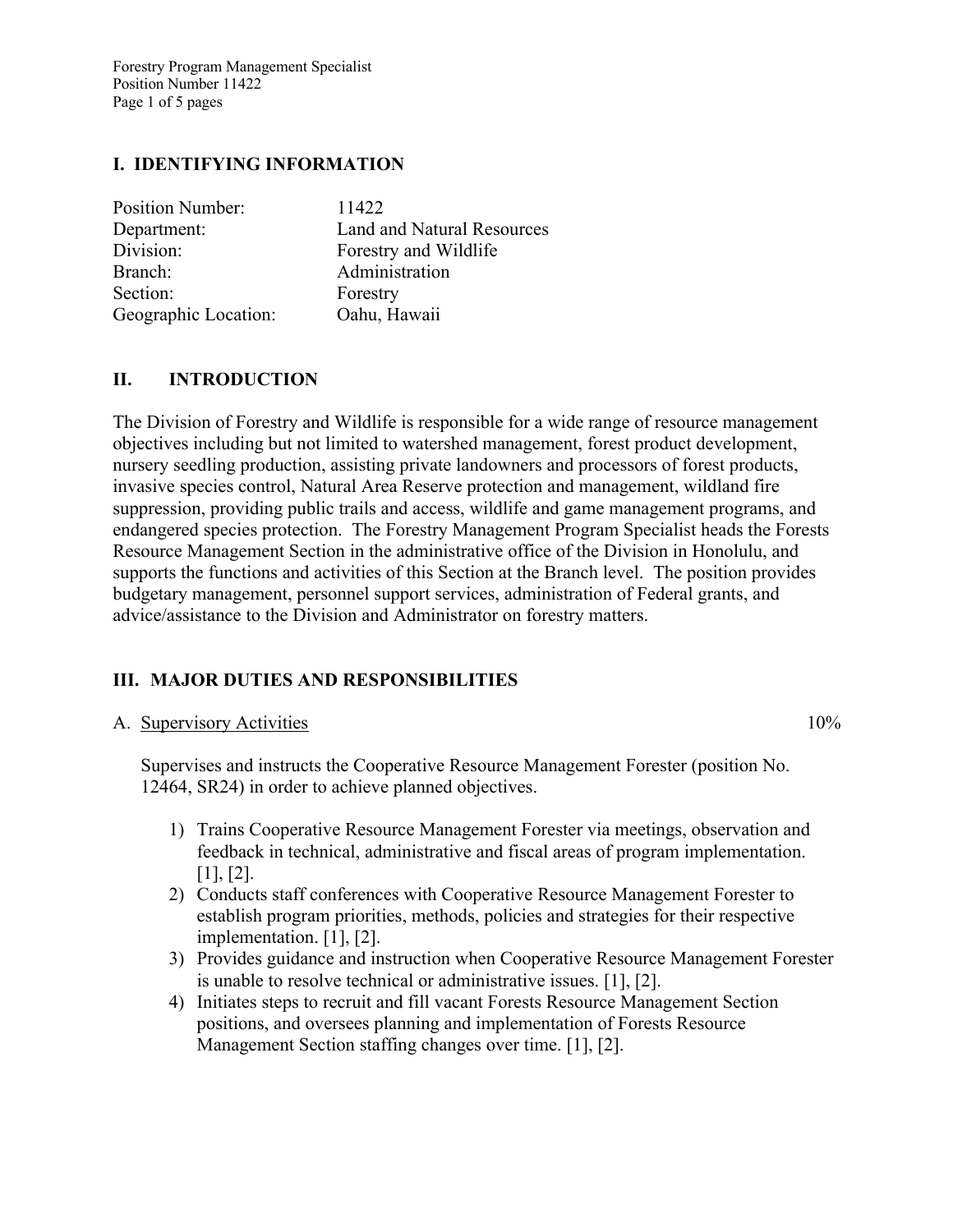#### B. Forests Resource Management Section 45%

- 1) Establishes Forests Resource Management Section objectives. [1], [2], [3].
- 2) Oversees Forests Resource Management Section operations and projects to ensure conformance with established objectives, policies, laws, rules, guidelines and schedules. [1], [2], [3].
- 3) Develops and oversees implementation of forest management plans. [1], [2], [3].
- 4) Reports to Administrator and works closely with Branch Managers regarding ongoing forestry programs and Forests Resource Management Section operations. [1], [2], [3].
- 5) Conducts public hearings for forestry related subjects such as adoption of rules, amending existing rules, proposing new management plans and addition to and withdrawal from Forest Reserves. [1], [2], [3].
- 6) Coordinates forestry projects with other landowners and government agencies; Acts as liaison between Division and other government agencies and partner organizations, and serves on related natural resource management committees. [1], [2], [3].
- 7) Negotiates and implements annual Federal forestry grant programs for the Division. [1], [2], [3].
- 8) Attends forestry and related technical or policy conferences. [1], [2], [3].
- 9) Gathers and summarizes accomplishment data for the Division's annual reporting needs. [1], [2].
- 10) Prepares letters relating to forestry program implementation and other related issues for the Administrator's, Chairperson's, and Governor's signatures. [1], [2], [3].
- 11) Provides and presents testimony for forestry related bills, acts, resolutions, and other legislative matters. [1], [2], [3].

## C. Budget and fiscal management 25%

- 1) Reviews and responds to inquiries regarding Forests Resource Management Section budgets. Prepares the forestry Biennium Operating Budget Request by gathering input from Branch offices and analyzing the requests for conformance to budget guidelines. Prepares the annual forestry operating budget allotment, expenditure plan, and accompanying program narrative for the Administrator's approval. [1], [2].
- 2) Monitors Forests Resource Management Section procurement and purchasing activities for accuracy and budget conformance; Coordinates with the Administrator, Department Chairperson, Department Fiscal Office, the Division's Accountant (Position No. 110303) and the Department of Budget and Finance on Forests Resource Management Section budget management and fiscal reporting requirements. [1], [2].
- 3) Advises the Administrator regarding program cutback or expansion as dictated by the State's financial situation. [1], [2].
- 4) Monitors current Federal grant budgets and expenditures. [1], [2].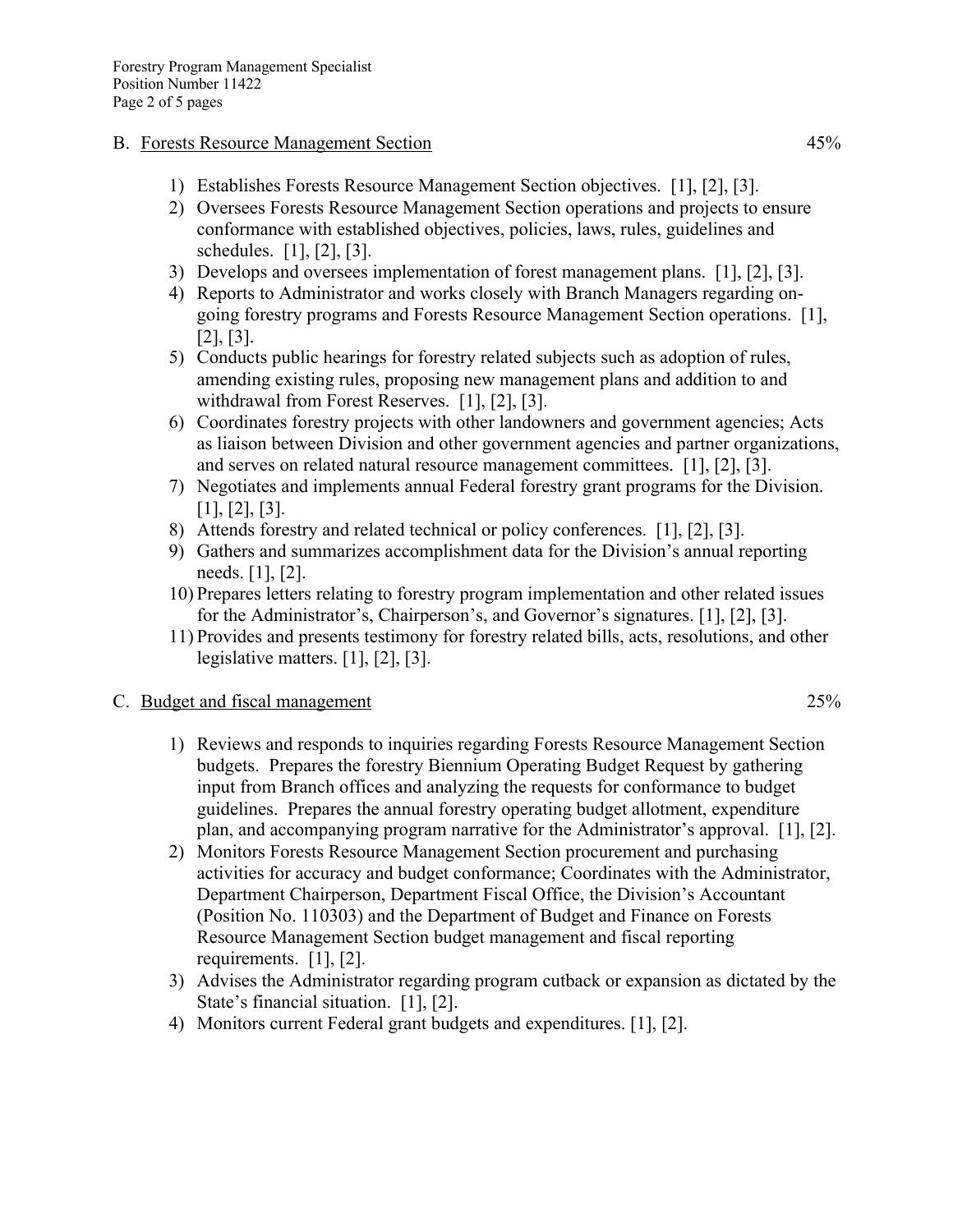#### D. Division program support 15%

- 1) Coordinates Forests Resource Management Section purchasing and CIP requests. [1], [2].
- 2) Reviews and recommends the Division's position on land ownership quit claims court cases, conservation district use applications, management plans, environmental assessments or environmental impact statements and related natural resource management issues. [1], [2], [3].
- 3) Prepares Board of Land and Natural Resources forestry submittals and may attend board meetings in the absence of the Administrator to present the Division's Board items. [1], [2].
- 4) Is available to serve as Acting Administrator in the absence of the Administrator. [1], [2].
- 5) Coordinates research and technical assistance needs with the U.S. Forest Service. [1], [2], [3].

- Reason: [1] The performance of this function is the reason this job exists.
	- [2] There are a limited number of employees among whom the performance of this function can be distributed.
	- [3] The function is highly specialized. Employees are hired for their skill/ability to perform this function.

# **IV. CONTROLS EXERCISED OVER THE WORK**

A. Supervisor

Immediate Supervisor for this position is the Division Administrator, Position No. 2882.

- B. Nature of supervisory control exercised over the work
	- 1) Instructions provided.

The nature of instruction is general, specifics and details are left to the incumbent's discretion. The employee is required to plan and carry out the necessary work activities independently.

2) Assistance provided.

The employee takes care of all aspects of the position independently, however all matters are subject to review by the Administrator at his discretion. Timely discussions are held with the Administrator on all critical or sensitive matters.

3) Review of work.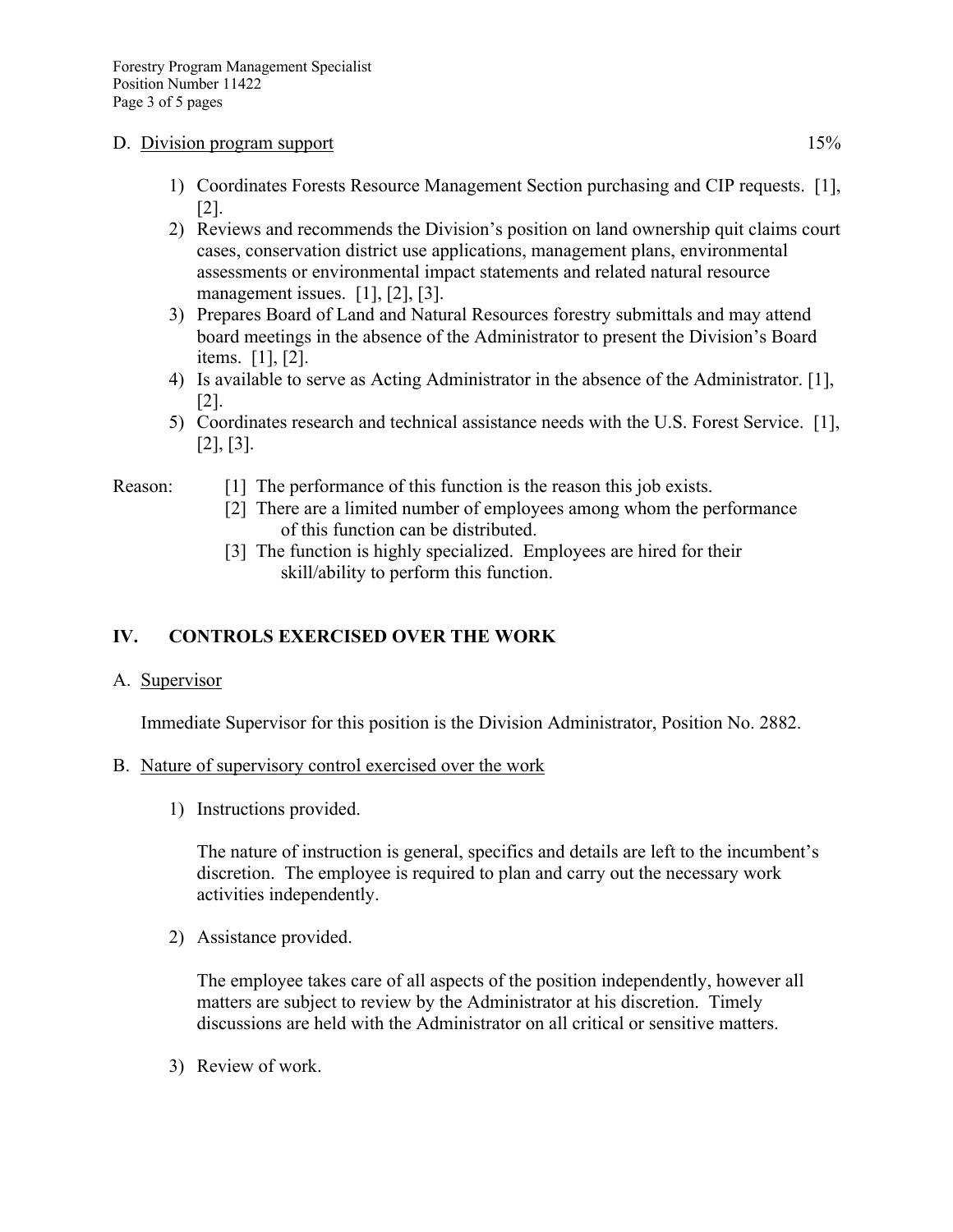### 3) Review of Work

The supervisor does not check the accuracy of individual work assignments but does check to make sure that goals and objectives are met.

### C. Nature of available guidelines controlling the work

1) Policy and procedural guides available.

Hawaii Revised Statutes; Hawaii Administrative Rules and Administrative Policies.

2) Use of guidelines.

The employee is expected to know and apply pertinent statues, rules, regulations, policies and procedures.

# **V. REQUIRED LICENSES, CERTIFICATIONS, ETC.**

Valid drivers license.

# **VI. RECOMMENDED QUALIFICATIONS**

### A. Knowledge

Knowledge of the following in Hawaii: forest management and forest industry; understanding of local fauna, flora and ecosystems; forestry-related resource concerns; geography, climate and growth potential.

### B. Skills/Abilities

Skills including: forest management techniques in Hawaii; initiative to work independently and without supervision; planning; policy; personnel; budget; conflict management and resolution; safe operation of 4 x 4 vehicles; data collation and summaries including statistical analyses; advanced map and imagery interpretation and analyses, including geographic information systems.

Abilities including: handle interacting and complex forest management issues in Hawaii including physical, cultural and social components; oversight of Forests Resource Management Section operations and projects to ensure conformance with established policies, laws, rules, and guidelines; participate in rigorous field work activities in difficult terrain, including campouts; safe operation of light motorized equipment.